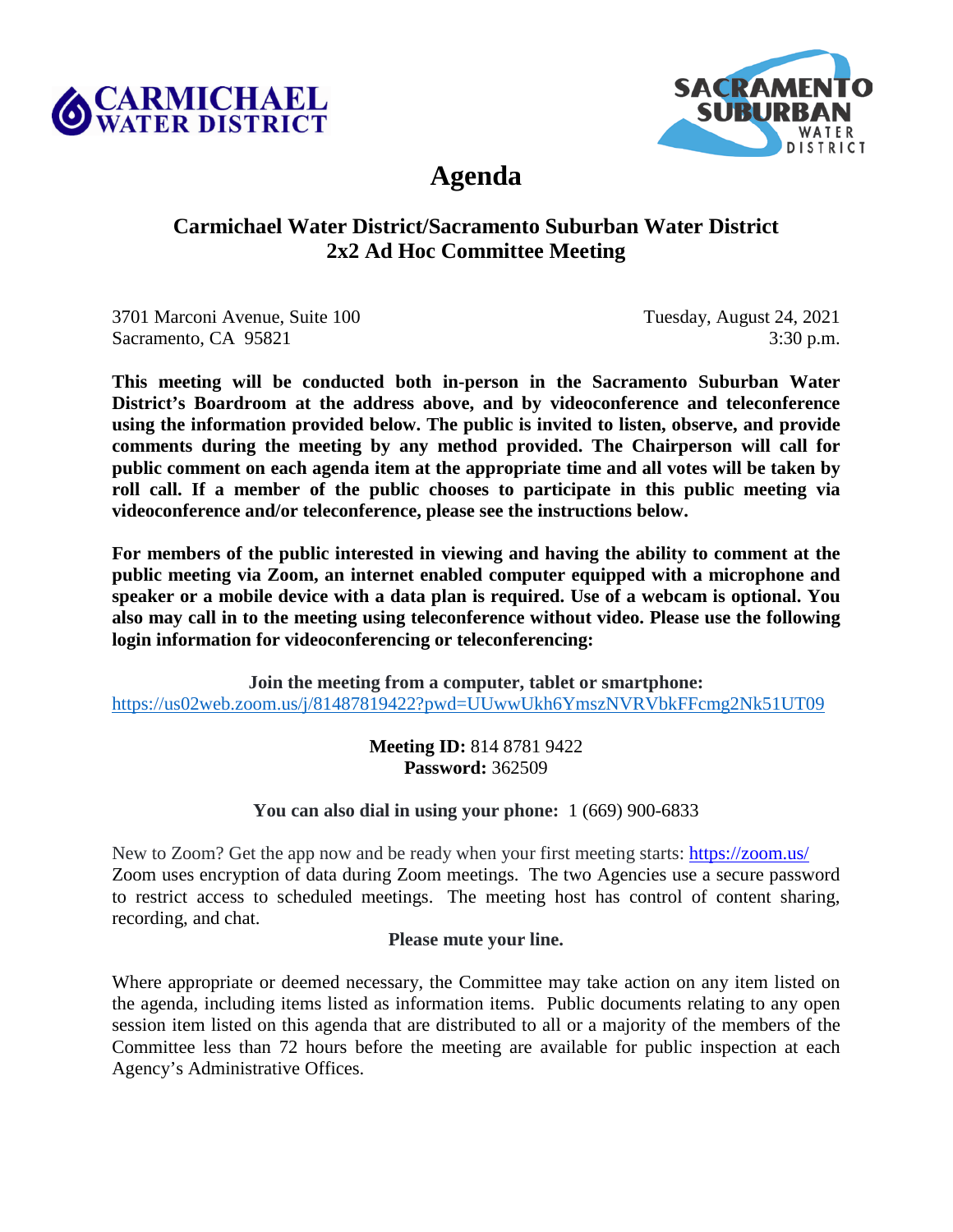Carmichael Water District/Sacramento Suburban Water District 2x2 Ad Hoc Committee August 24, 2021 Page 2 of 3

The public may address the Committee concerning an agenda item either before or during the Committee's consideration of that agenda item. Persons who wish to comment on either agenda or non-agenda items should fill out a Comment Card and give it to either one of the General Managers. The Chairperson will call for comments at the appropriate time. Comments will be subject to reasonable time limits (3 minutes).

In compliance with the Americans with Disabilities Act, if you have a disability, and you need a disability-related modification or accommodation to participate in this meeting, then please contact Sacramento Suburban Water District Human Resources at 916.679.3972. Requests must be made as early as possible, and at least one full business day before the start of the meeting.

## **Call to Order**

**Roll Call**

#### **Announcements**

#### **Public Comment**

This is an opportunity for the public to comment on non-agenda items within the subject matter jurisdiction of the Committee. Comments are limited to 3 minutes.

#### **Consent Items**

The Committee will be asked to approve all Consent Items at one time without discussion. Consent Items are expected to be routine and non-controversial. If any Committee member, staff, or interested person requests that an item be removed from the Consent Items, it will be considered with the Items for Discussion and/or Action.

- 1. [Minutes of the July 7, 2021, CWD/SSWD 2x2 Ad Hoc Committee](#page-3-0) Meeting *Recommendation: Approve subject minutes.*
- 2. [Minutes of the July 23, 2021, CWD/SSWD 2x2 Ad Hoc Committee Meeting](#page-9-0) *Recommendation: Approve subject minutes.*

#### **Items for Discussion and/or Action**

- 3. [Vision Statement / Framework](#page-12-0)
- 4. [Consideration to Change Name of Committee](#page-13-0)
- 5. Next Meeting Date and Time
- 6. Public Comment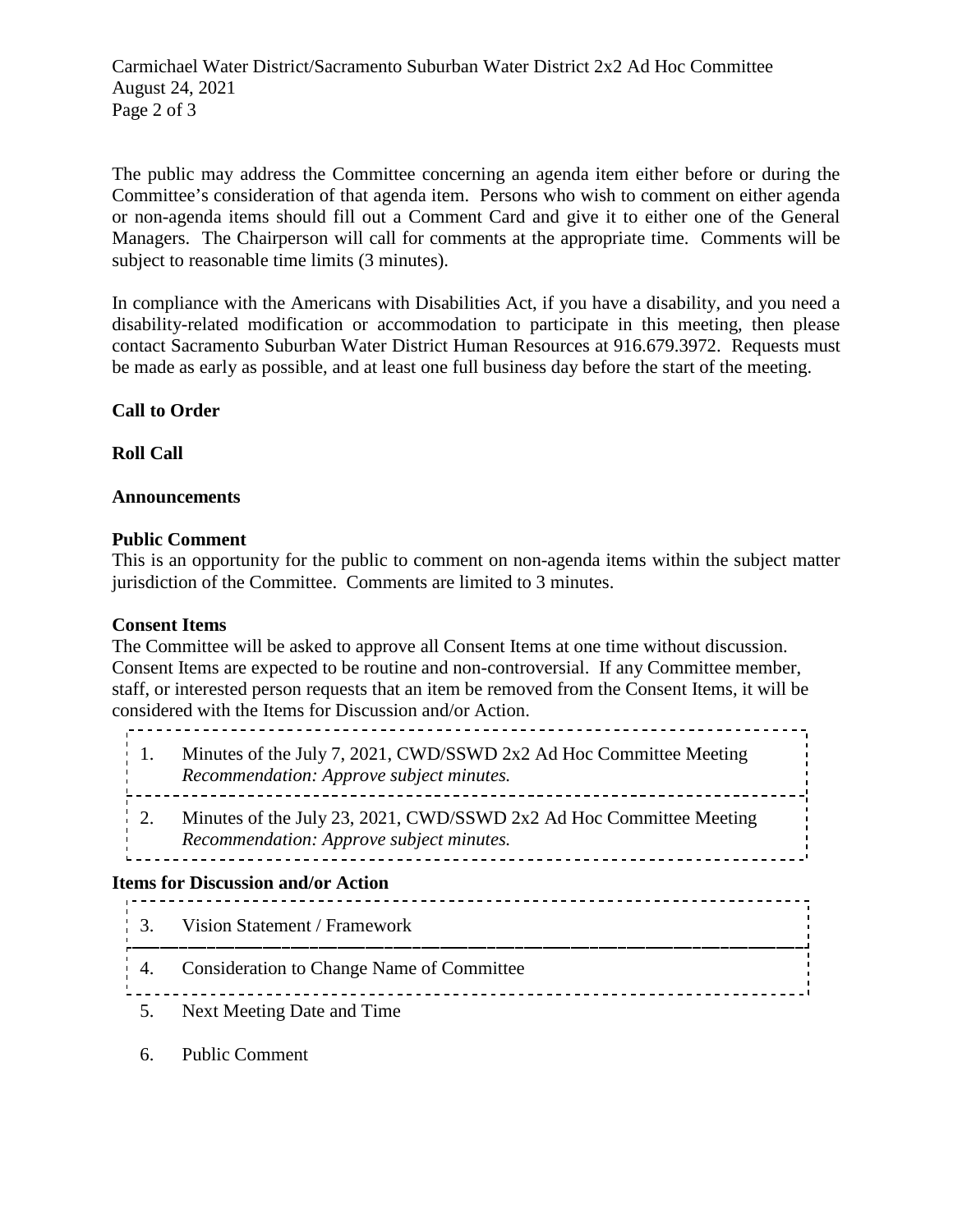Carmichael Water District/Sacramento Suburban Water District 2x2 Ad Hoc Committee August 24, 2021 Page 3 of 3

#### **Adjournment**

\* \* \* \* \* \* \* \* \* \* \* \* \* \* \* \* \* \* \* \* \* \* \* \*

I certify that the foregoing agenda for the August 24, 2021, meeting of the Carmichael Water District/Sacramento Suburban Water District 2x2 Ad Hoc Committee was posted by August 20, 2021 in a publicly-accessible location at the Sacramento Suburban Water District office, 3701 Marconi Avenue, Suite 100, Sacramento, California, and at the Carmichael Water District office, 7837 Fair Oaks Boulevard, Carmichael, CA 95608, and was made available to the public during normal business hours.

> Dan York General Manager/Secretary Sacramento Suburban Water District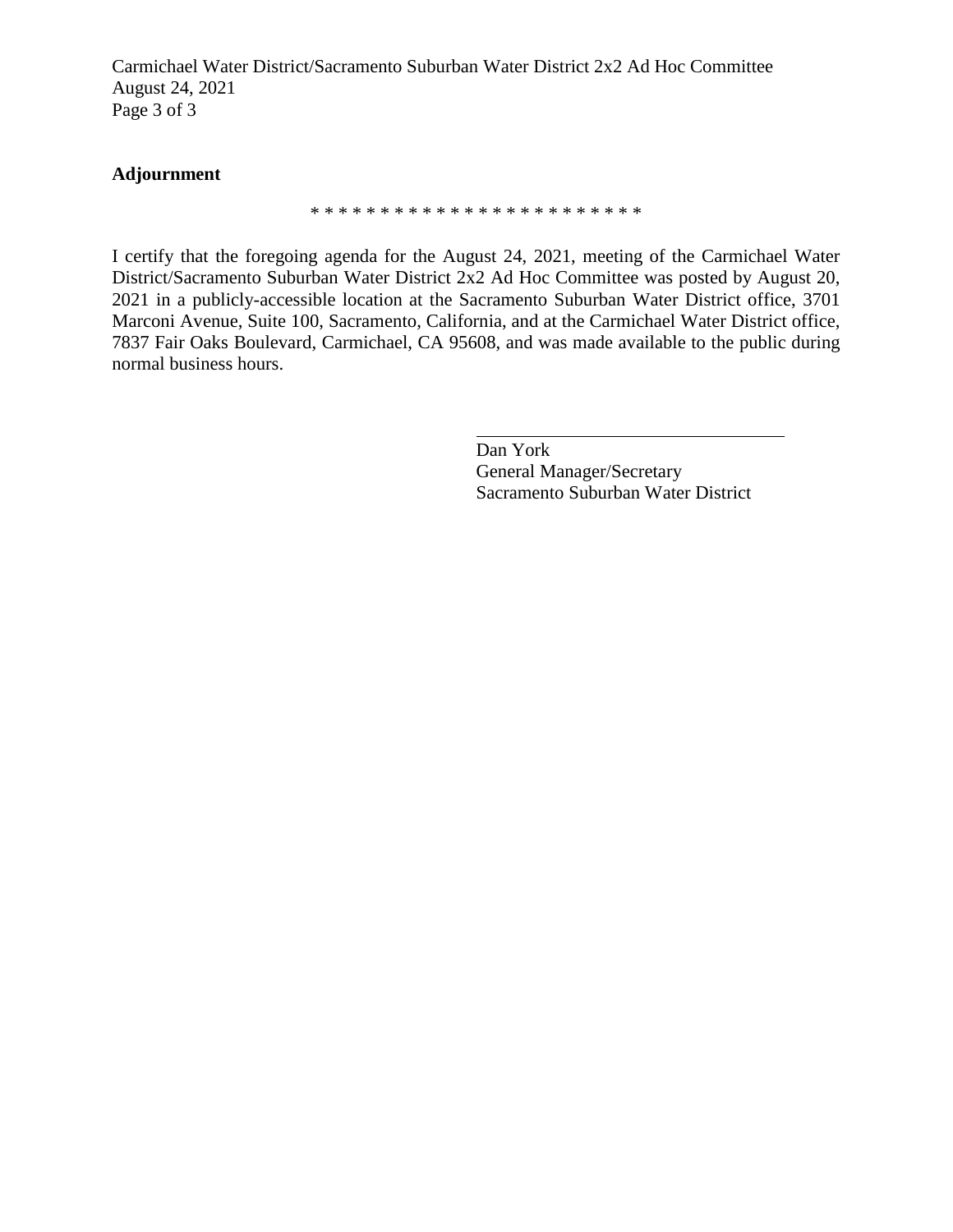<span id="page-3-0"></span>**Date:** August 24, 2021

Subject: Minutes of the July 7, 2021, CWD/SSWD 2x2 Ad Hoc Committee Meeting

**Staff Contact:** Dan York, General Manager

## **Recommended Board Action:**

Approve the draft minutes of the July 7, 2021, CWD/SSWD 2x2 Ad Hoc Committee Meeting.

**Attachment:** 

1 – Draft Minutes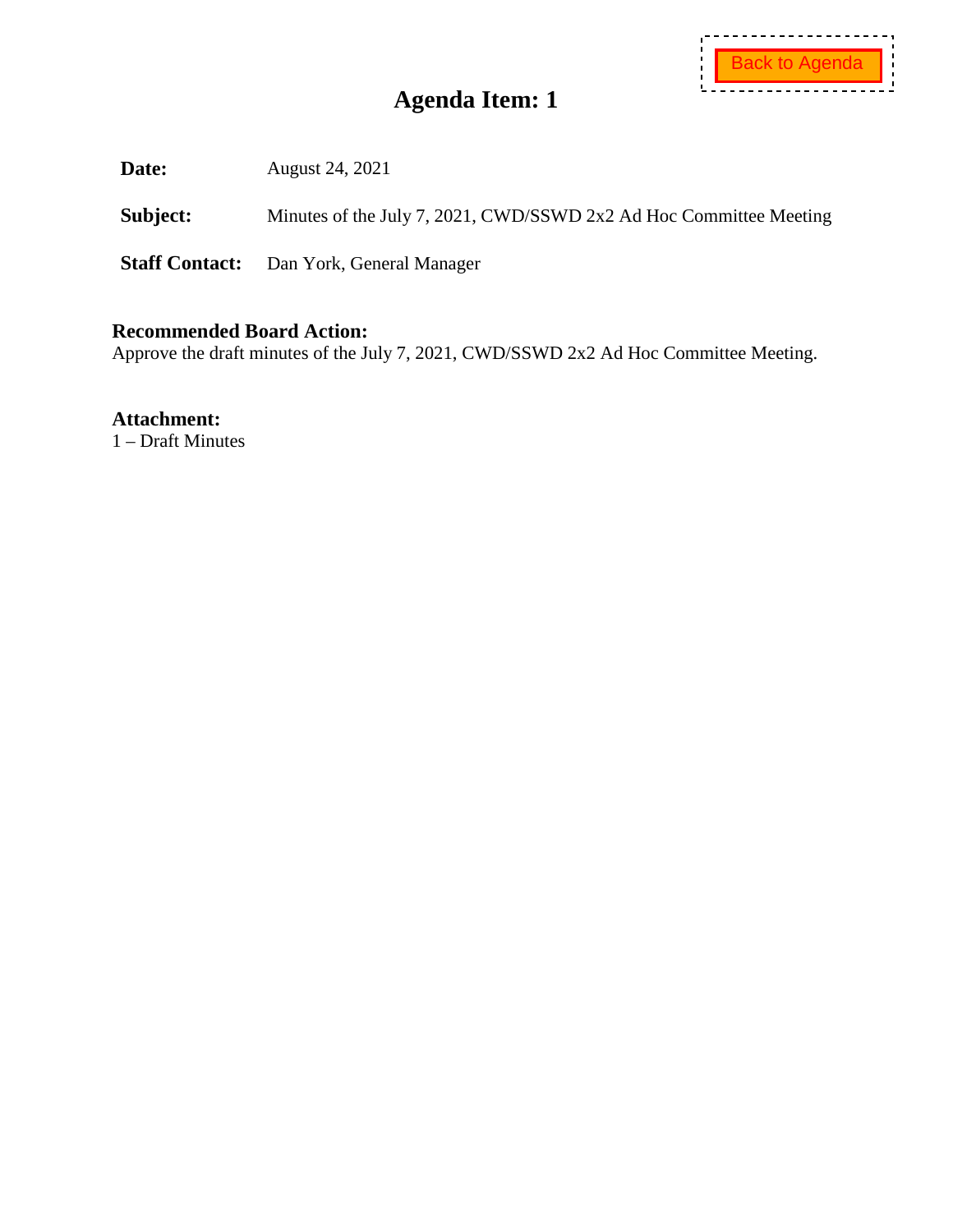# Attachment 1 **Minutes**

# **Carmichael Water District/Sacramento Suburban Water District 2x2 Ad Hoc Committee Meeting**

Wednesday, July 7, 2021

# **Location:**

3701 Marconi Avenue, Suite 100, Sacramento, CA 95821, and Audio Conference at 1-669-900- 6833, and Video Conference using Zoom at Meeting Id #817 1159 5801

 $\mathcal{L}_{\mathcal{A}}$ 

# **Call to Order – Videoconference/Audioconference Meeting**

Director Jones called the meeting to order at 3:00 p.m.

| <b>Roll Call</b><br><b>SSWD Directors</b> |                                                                                         |
|-------------------------------------------|-----------------------------------------------------------------------------------------|
| Present:                                  | Craig Locke (joined in person at 3:09) and Dave Jones.                                  |
| <b>SSWD Directors</b>                     |                                                                                         |
| Absent:                                   | None.                                                                                   |
| <b>CWD Directors</b>                      |                                                                                         |
| Present:                                  | Jeff Nelson and Mark Emmerson.                                                          |
|                                           |                                                                                         |
| <b>CWD</b> Directors                      |                                                                                         |
| Absent:                                   | None.                                                                                   |
|                                           |                                                                                         |
|                                           | SSWD Staff Present: General Manager Dan York, Assistant General Manager Matt Underwood, |
|                                           | Heather Hernandez-Fort, Jeff Ott, Amy Bullock, Erik Flaa, and Susan                     |
|                                           | Schinnerer.                                                                             |
| <b>CWD Staff Present:</b>                 | General Manager Cathy Lee.                                                              |
|                                           |                                                                                         |
| <b>Public Present:</b>                    | William Eubanks, Ted Costa, Greg Zlotnick, Kevin Thomas, Paul                           |
|                                           | Helliker, Bob Wichert.                                                                  |
|                                           |                                                                                         |
| <b>Announcements</b>                      |                                                                                         |
| None.                                     |                                                                                         |
|                                           |                                                                                         |
| <b>Public Comment</b><br>None.            |                                                                                         |
|                                           |                                                                                         |

# **Items for Discussion and/or Action**

**1. Introduction**

Sacramento Suburban Water District General Manager Dan York (GM York) provided an introduction to the meeting.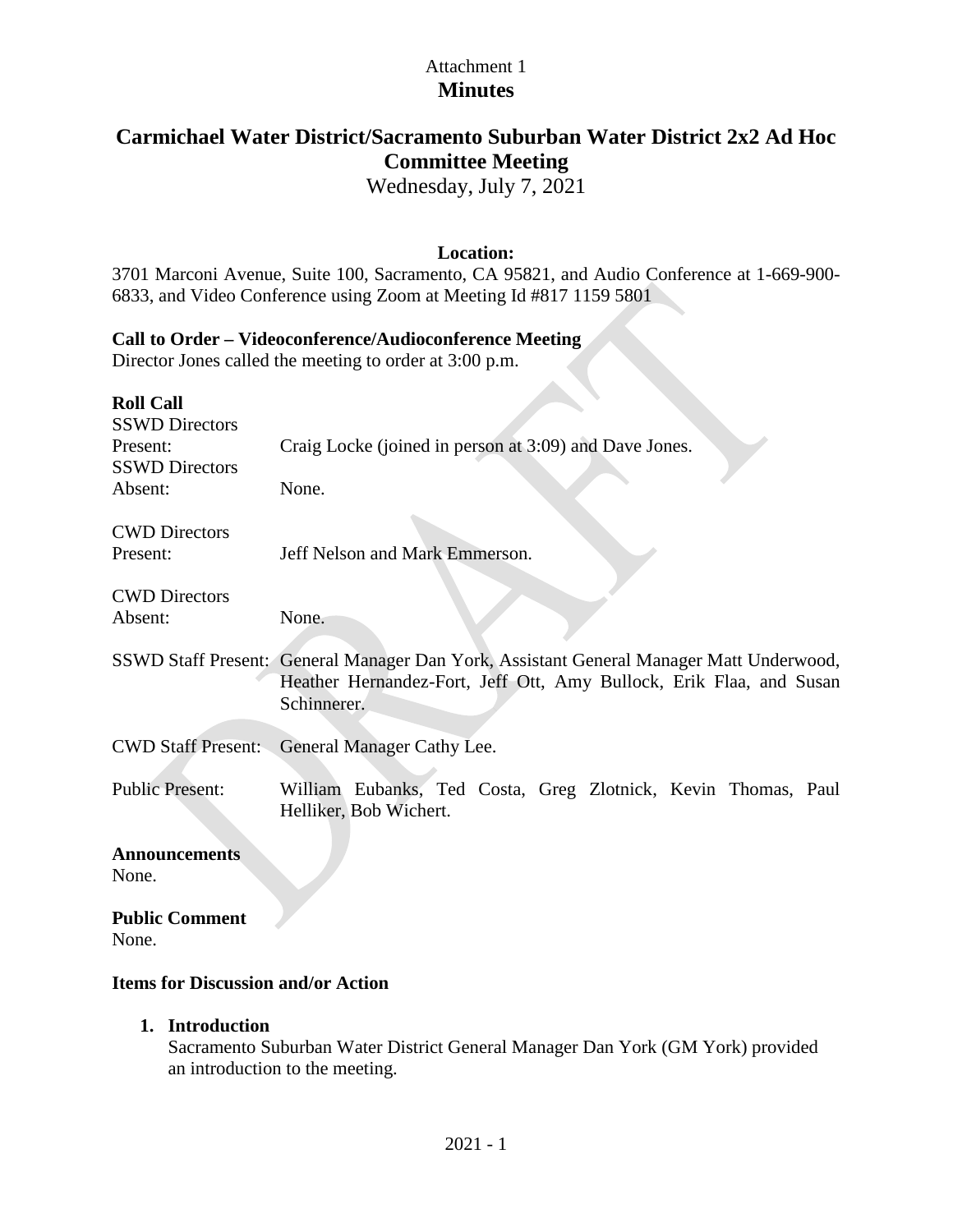**2. Overview of Carmichael Water District and Sacramento Suburban Water District** GM York presented the staff report.

GM York and Carmichael Water District General Manager Cathy Lee (GM Lee) presented the PowerPoint presentation of a high level overview of the two Districts.

Director Emmerson inquired if there was an evaporation factor included in the depletion factor.

GM York expressed that there was very different type of calculation methodology that is utilized and that he was unsure if there was an evaporation factor utilized. GM York commented that he can provide the calculation factor at a future meeting.

GM York and GM Lee answered additional clarifying questions.

# **3. Goal of the 2X2 Ad Hoc Committee**

GM York presented the staff report.

Director Emmerson expressed he was interested in whatever would be in the best interest of all rate payers involved. He further noted he was committed to the process, but not to any direct result, as he wanted to see where the process lead. He wanted to develop the goals and objectives, noting that if it lead to a consolidation of the two Districts, he was open to that. He expressed he wanted to allow staff to create an environment that allowed for cooperation of projects and programs, and see where it naturally flowed to. He expressed he was interested in getting rid of any political boundaries, identifying how the Districts could work efficiently and effectively together, than seeing what that lead the efforts to.

Director Nelson agreed with Director Emmerson, noting he was interested in using some of the information that was gathered from the Regional Collaboration Study (RCS) to explore efficiencies by working together and sharing resources. He noted he was also interested in doing away with any political boundaries and exploring the operations of the two Districts. He further stated Carmichael Water District (CWD) was smaller than Sacramento Suburban Water District (SSWD) noting the discrepancy in efficiencies due to the limitations CWD has. He expressed he was interested in exploring meeting economies of scale.

Director Jones stated that SSWD was a very strong District and that in time, he was confident consolidation among several local agencies would be inevitable. He additionally expressed interest in using the information gathered from the RCS to aide in exploring consolidation between the two Districts.

Chair Locke noted he was interested in effectively utilizing the operations of both Districts, as he saw efficiencies of daily operations in both. He pointed out that SSWD has well capacity above its daily needs, expressing there was an opportunity for better shared water supply reliability. He noted that the 11 different water agencies in the region could be a stronger voice as a single entity.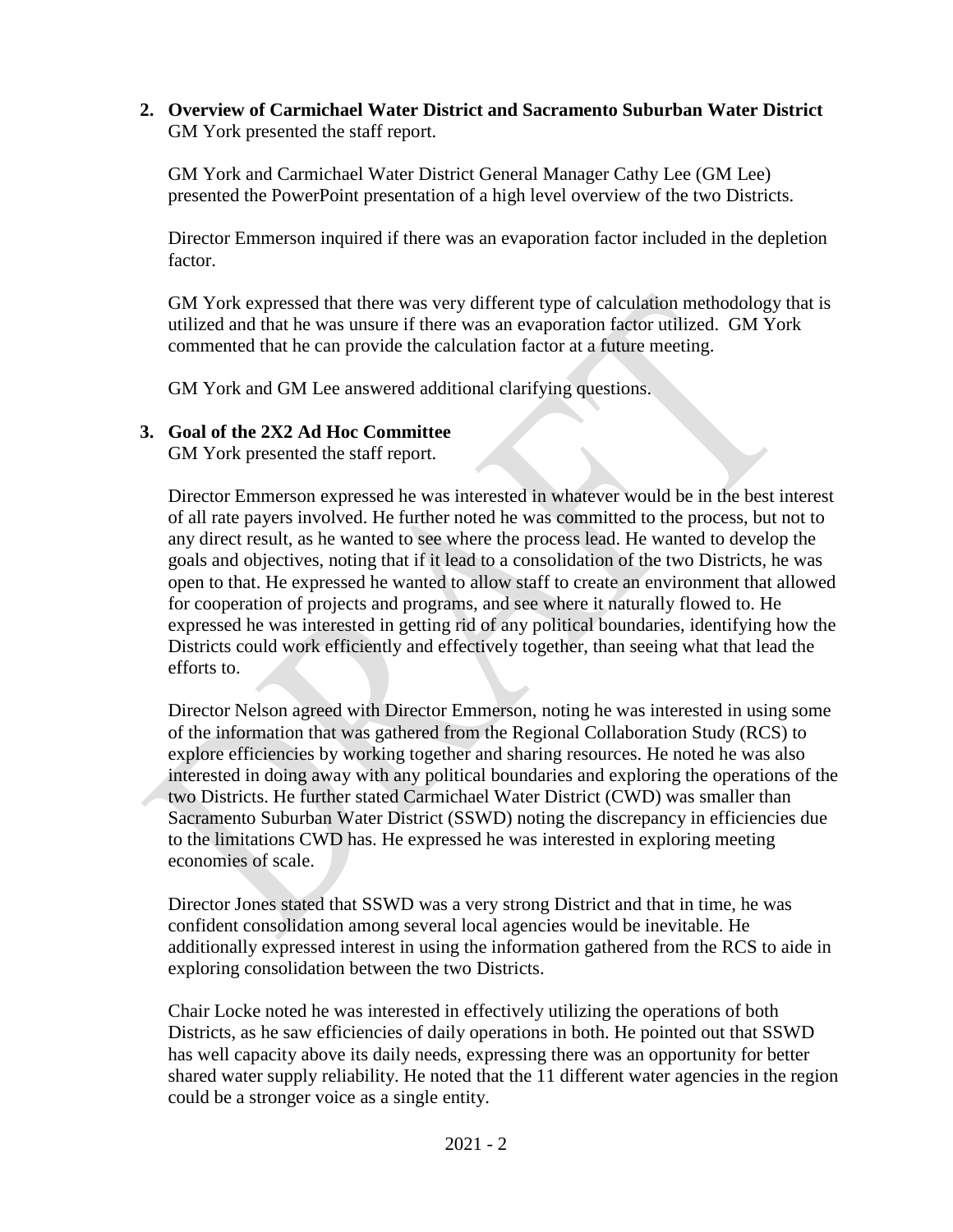GM York expressed he was additionally committed to the process with no defined end goal, expressing he wanted to go through the process and making sure they identified what would be best for all rate payers. He pointed out there would be a cost impact. He additionally requested to get comments from each Director and that staff would go over each of the ideas more thoroughly at the next meeting.

Chair Locke expressed he felt the next step would be to define the process and create an outline of the process.

Director Emmerson noted he wanted to identify the current projects and operations and look at the larger items, as well as any low hanging fruit, additionally identifying what is going to be the most identifiable benefit. He noted he was interested in the option of cross training staff, and wanted to be sure to get people excited about the potential opportunities. He ended with noting once all current projects and operations have been identified, consolidation would likely be an end result.

Director Jones inquired how they would be able to measure the benefit to the rate payers.

Director Emmerson suggested things such as cost, customer satisfaction surveys, as well as measure each Directors opinion on if they were obtaining their objectives.

GM York noted staff could additionally look into how other agencies have handled consolidation for assistance and reference.

GM Lee noted additional benefits would include the future groundwater and surface water recharge as well as water supply reliability.

William Eubanks (Mr. Eubanks) expressed concern over the politics of consolidation, noting he was not confident that a consolidation could happen unless the Districts decided to just do it.

Director Jones expressed he was most interested in consolidation, as they have already been discussing collaboration in the RCS.

Director Emmerson noted he saw consolidation as an end product, but not a beginning product, noting it needed to start at the bottom with looking at all options of collaboration first.

Chair Locke noted he was very interested in looking into moving water more efficiently between the two Districts, noting there were lots of functions to explore which have been identified in the RCS.

Director Emmerson additionally noted staff should list all the operations and projects, rate and evaluate them on criteria, and start at the most beneficial ones on the list.

Director Nelson noted he wanted to be sure the Committee was successful in making progress.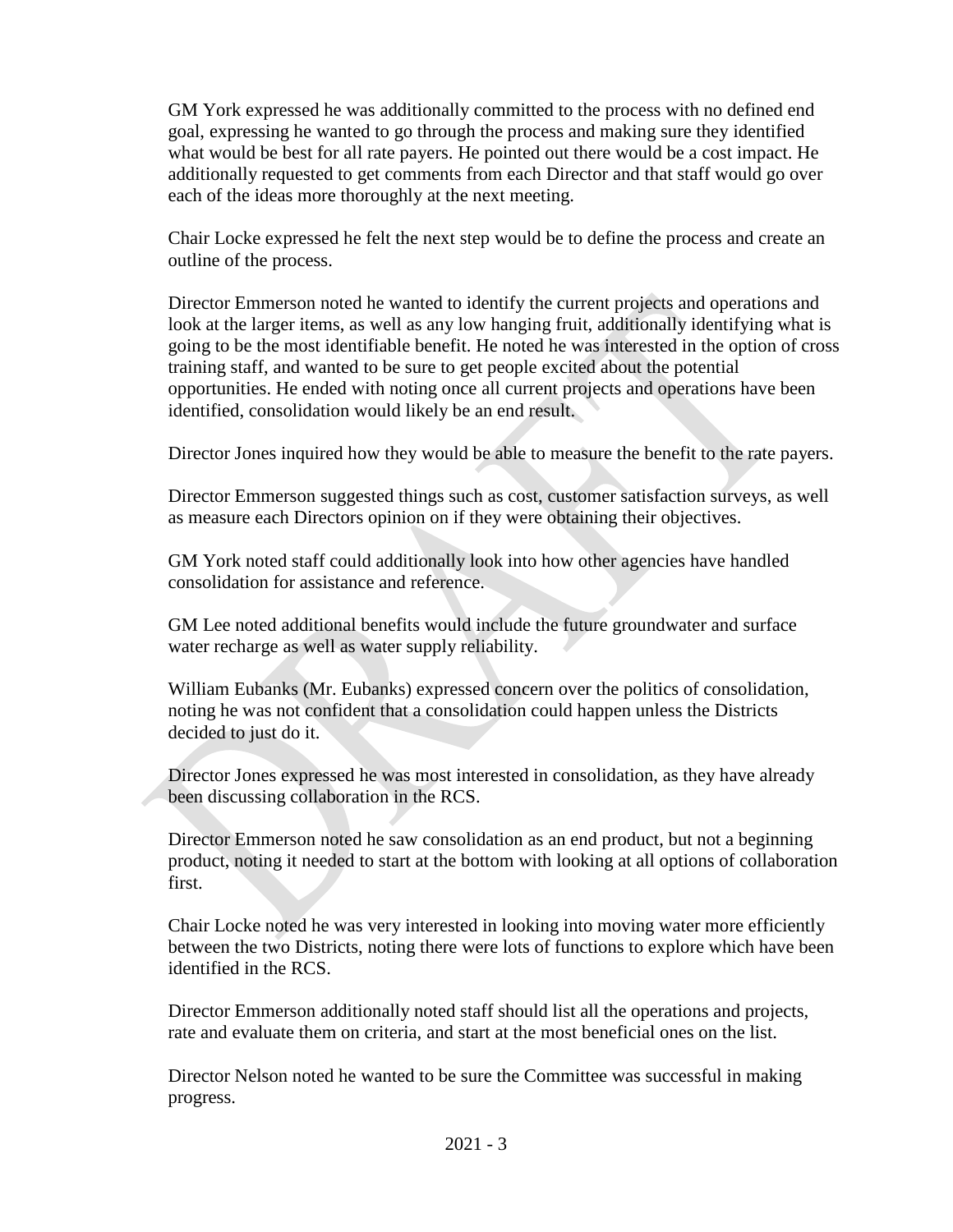Chair Locke requested staff present a list of some of the projects and operations from each District at the next meeting.

# **4. Joint Discussion of Consolidation Opportunities**

GM York presented the staff report, noting he was interested in being productive and make progress in the Committee by focusing on the process.

GM Lee added that in order to be successful, they should look at the following areas to analyze:

- Water Management/Supply
- Governance Comparison
- Fiscal Continuity
- Water Rights/Contract Rights
- Operations

GM York recommended the Committee consider looking into a consultant to assist with the process.

Director Emmerson noted he was interested in seeing what staff could find on past consolidations.

GM York expressed he and GM Lee would provide that information.

Director Jones agreed with GM Lee on looking further into the areas to analyze.

Director Emmerson expressed he was reluctant to hire a consultant at this time, noting he was interested in staff presenting information on past consolidations as well as getting through the process. Then, he expressed, the Committee should evaluate if there is a cost benefit in consolidation. He additionally suggested to review other criteria such as cross training of staff, storing water, and/or staffing benefits. Noting that down the road, there might be a need for a consultant, but at this time, he was not interested in it.

The Committee agreed with the staff recommendation.

Chair Locke additionally noted he was interested in discussing ASR wells.

# **5. Joint Discussion of Collaboration Opportunities**

GM York presented the staff report and answered clarifying questions.

The Committee agreed with the staff recommendation to conduct an investigation of alternatives to consider the benefit of consolidating the Districts into one agency.

Chair Locke pointed out that he wanted to be sure there was a cost sharing between both Districts.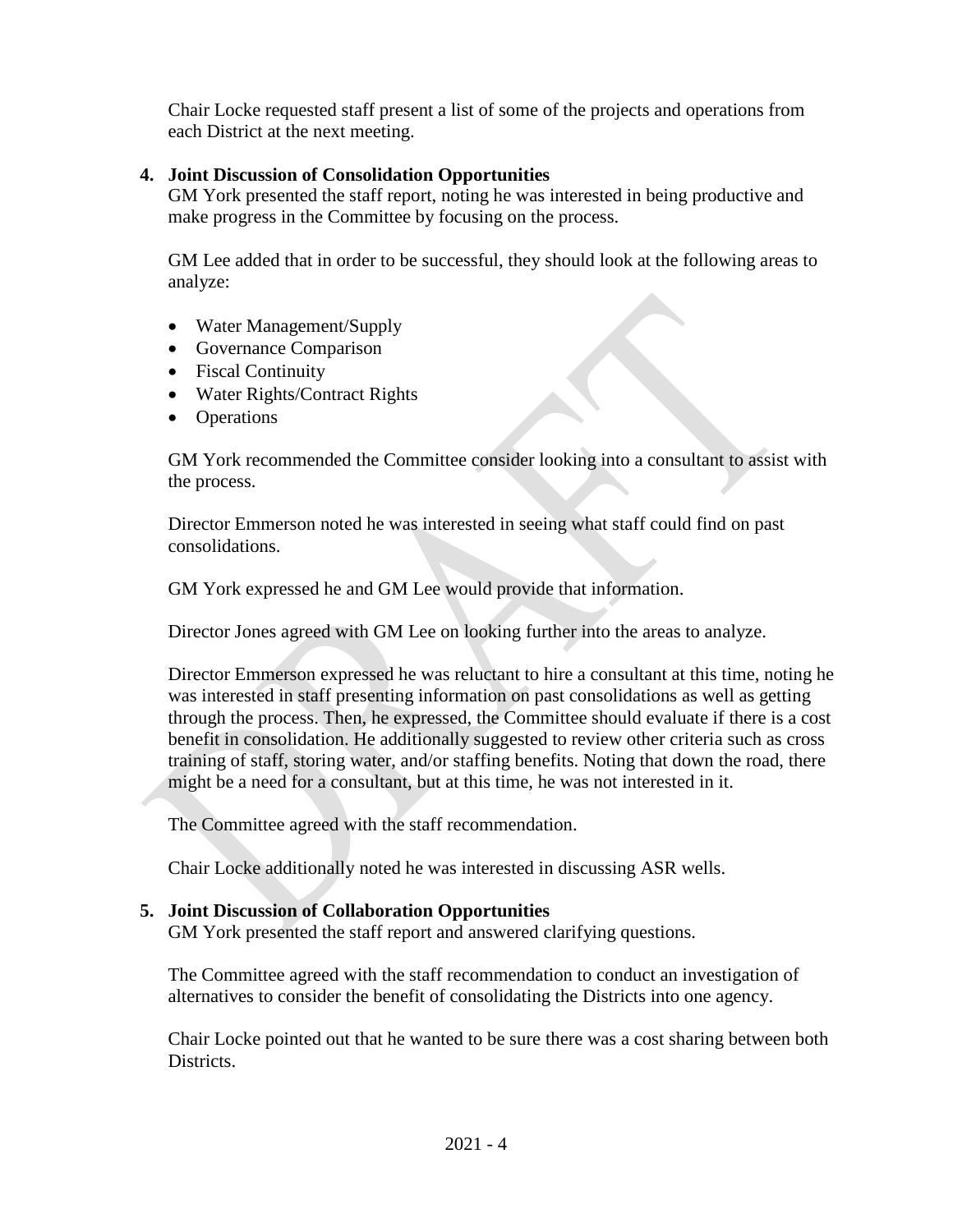Ted Costa expressed one of the most important topics was banking water. He additionally noted that there was a concern of the AeroJet plume, as well as monitoring the position of Del Paso Manor Water District, and considering the County of Sacramento assessment fees as well, which all needed to be reviewed.

# **6. Next Meeting Date and Time**

The Committee agreed to attempt to schedule the next meeting on Friday, July 23rd at 3:00 p.m., noting the next meeting would be at CWD.

#### **7. Public Comment** None.

**Adjournment**

Chair Locke adjourned the meeting at 4:35 p.m.

Dan York General Manager/Secretary Sacramento Suburban Water District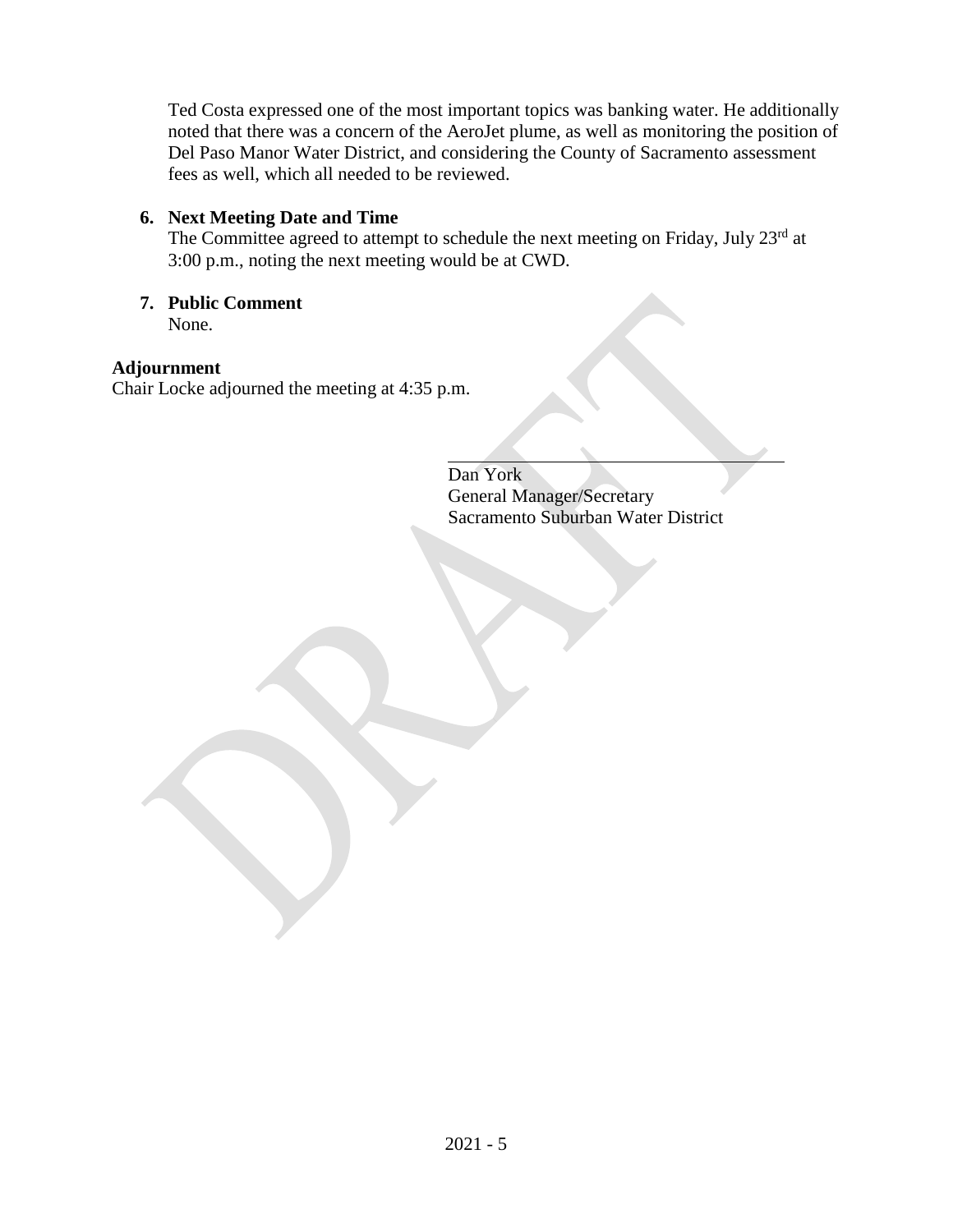<span id="page-9-0"></span>**Date:** July 19, 2021

Subject: Minutes of the July 23, 2021, CWD/SSWD 2x2 Ad Hoc Committee Meeting

**Staff Contact:** Dan York, General Manager

## **Recommended Board Action:**

Approve the draft minutes of the July 23, 2021, CWD/SSWD 2x2 Ad Hoc Committee Meeting.

**Attachment:**

1 – Draft Minutes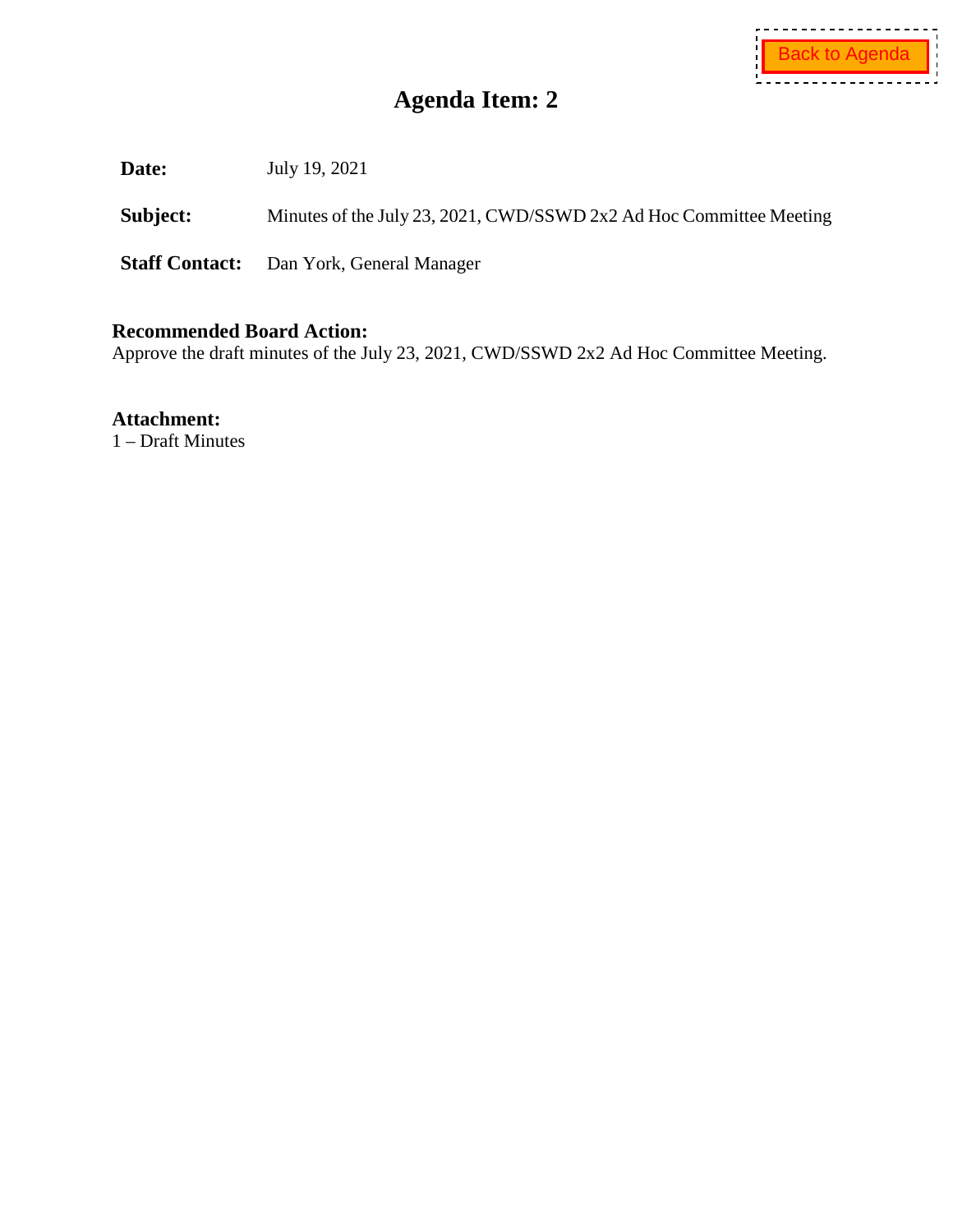



## **2x2 Ad Hoc Committee Meeting Friday, July 23, 2021, 3:00 p.m.**

# **Carmichael Water District Board Room 7837 Fair Oaks Boulevard Carmichael, CA 95608**

# **MINUTES**

## **ATTENDANCE:**

|                    | <b>CWD Directors: Mark Emmerson, Jeff Nelson</b> |
|--------------------|--------------------------------------------------|
|                    | <b>SSWD Directors: Craig Locke, Dave Jones</b>   |
| <b>CWD Staff:</b>  | <b>Cathy Lee, Cecilia Dodge</b>                  |
| <b>SSWD Staff:</b> | Dan York, Matt Underwood                         |
| <b>Public:</b>     | <b>Paul Helliker and William Eubanks</b>         |

## **CALL TO ORDER:**

Carmichael Water District Director Mark Emmerson (Director Emmerson) called the meeting to order at: **3:02 p.m.**

#### **PUBLIC COMMENT:**

#### 1. **Public Comment**

William Eubanks (Mr. Eubanks) commented regarding his opinion of previous water districts consolidations and how poorly they were done; he feels the only savings Sacramento Suburban Water District (SSWD) and Carmichael Water District (CWD) will see will be from the elimination of the duplicate general manager positions.

# **DISCUSSION ITEMS/ACTION CALENDAR:**

# 2. **Approval of July 7, 2021 Meeting Minutes**

Tabled until next meeting so that all of the Committee members could review the minutes.

# 3. **Guiding Principles and Goals**

Presented by Cathy Lee, CWD General Manager (GM Lee). Discussed with Board of Directors.

#### 4. **Collaboration Opportunities**

Presented by GM Lee and SSWD General Manager Dan York (GM York). Director Locke commented about CWD's professional services agreement for Geographic Information System (GIS). GM Lee responded that CWD will work with SSWD GIS staff.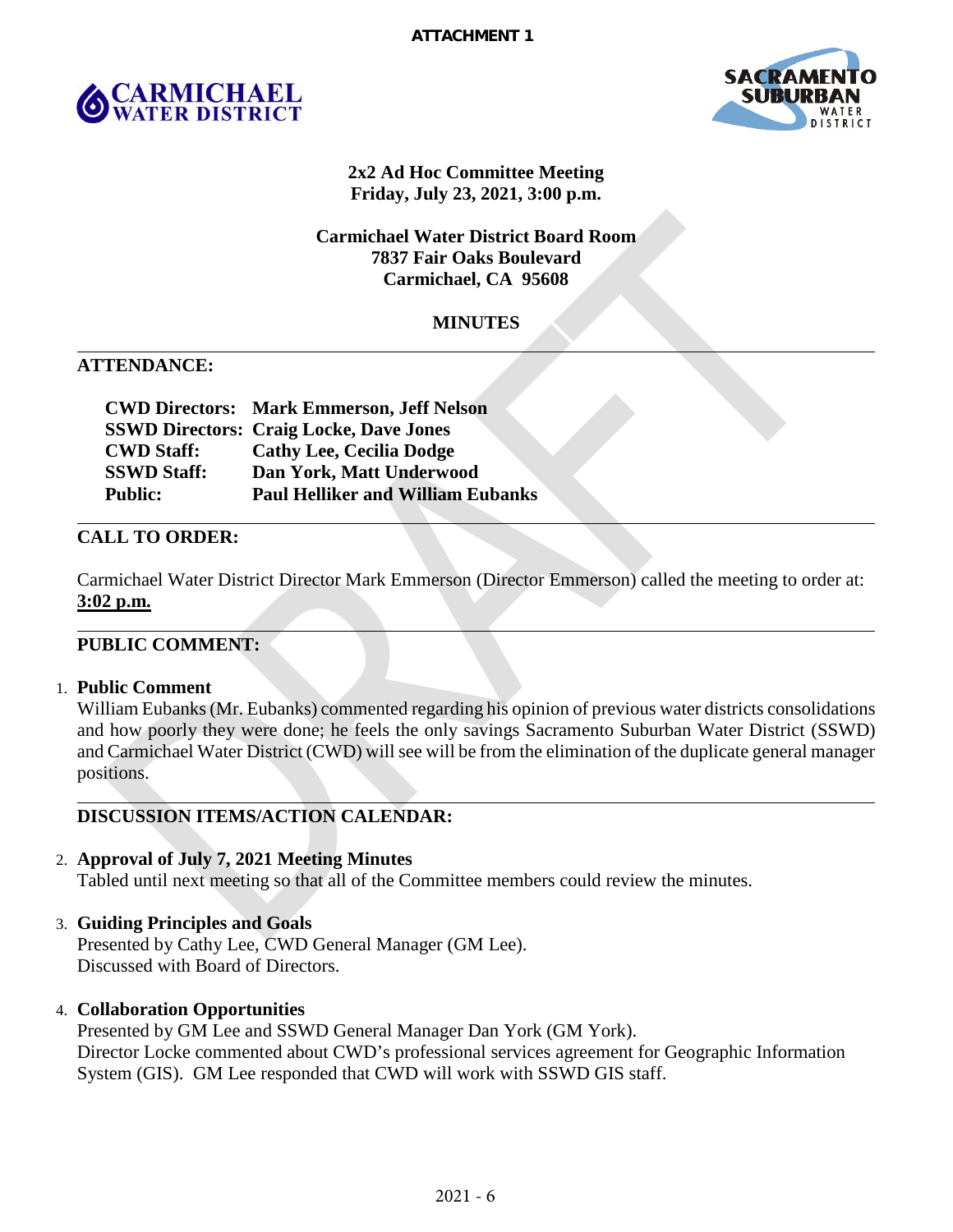#### **CWD/SSWD 2X2 AD HOC COMMITTEE MEETING MINUTES JULY 23, 2021 PAGE 2 OF 2**

GM York and GM Lee noted that a meet and greet meeting will be held on August 9, 2021 for SSWD and CWD management staff.

Mr. Eubanks commented on consolidation and LAFCo's process for agency consolidation. Director Jones inquired about Aerojet's groundwater contamination plume and how SSWD could contribute and collaborate with Aerojet's discussions. Director Nelson stated that CWD would welcome the participation.

Director Nelson commented about the process of moving forward and financial impact and indicated that we need to have the rate payers impacts in mind. GM York responded that it is preferred to have more joint Board meetings. Director Locke indicated that there are funding opportunities to support consolidation and collaboration and the SSWD/CWD intertie project is a good candidate. Director Jones suggested to purchase bulk chemicals and materials together for cost savings and Director Locke agreed.

Director Emmerson commented that that the work they completed so far is good and should proceed to the specifics and suggested a matrix of recommended projects evaluation process and steps.

The discussion focused on a potential consolidation analysis being conducted. The Committee directed staff to bring back a vision/mission statement, core values, goals, timelines and a roadmap to determine if a consolidation is feasible and in the best interest of the rate payers.

## 5. **Next Meeting Date/Time**

Discussed with Board of Directors.

Tuesday, August 24, 2021, at 3:30 pm. Meeting to be held at SSWD.

Paul Helliker commented about the previous attempt of SSWD and SJWD collaboration process and suggested to set some goals.

Mr. Eubanks commented that he sees no advantage for SSWD to merge with CWD.

#### 6. **Adjournment**

Director Emmerson adjourned the meeting at: **4:26 p.m.**

**Mark Emmerson, Board President Cathy Lee, Board Secretary**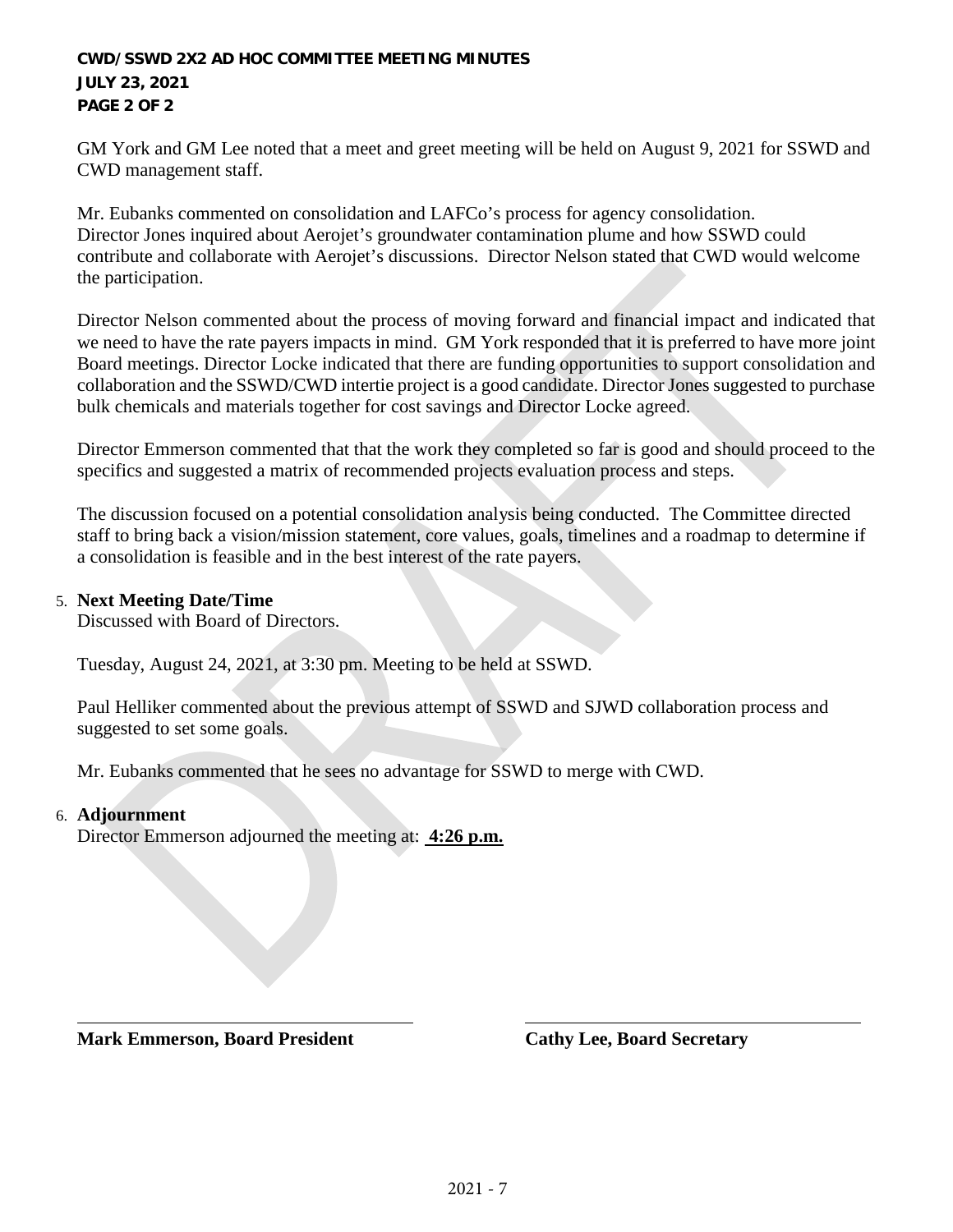<span id="page-12-0"></span>**Date:** August 24, 2021

**Subject:** Vision Statement / Framework

**Staff Contact:** Dan York, SSWD General Manager Cathy Lee, CWD General Manager

# **Recommended Committee Action:**

Accept the Vision Statement listed below:

Long Term: To provide a safe, reliable drinking water supply and increase service reliability, at a reasonable cost, by spreading capital, operational, and maintenance costs over a large rate base. Enhance our ability to positively influence/affect water policies and manage current water supplies successfully.

## **Discussion:**

At the July 23, 2021, 2x2 Ad Hoc Committee meeting, staff was given direction to develop a Vision Statement that would also include a framework stating mission, core values, goals, timelines and milestones going forward in the analysis of a potential consolidation between Carmichael Water District and Sacramento Suburban Water District.

Staff will present a PowerPoint presentation at the 2x2 Ad Hoc Committee meeting that will address the Committee's direction to date.